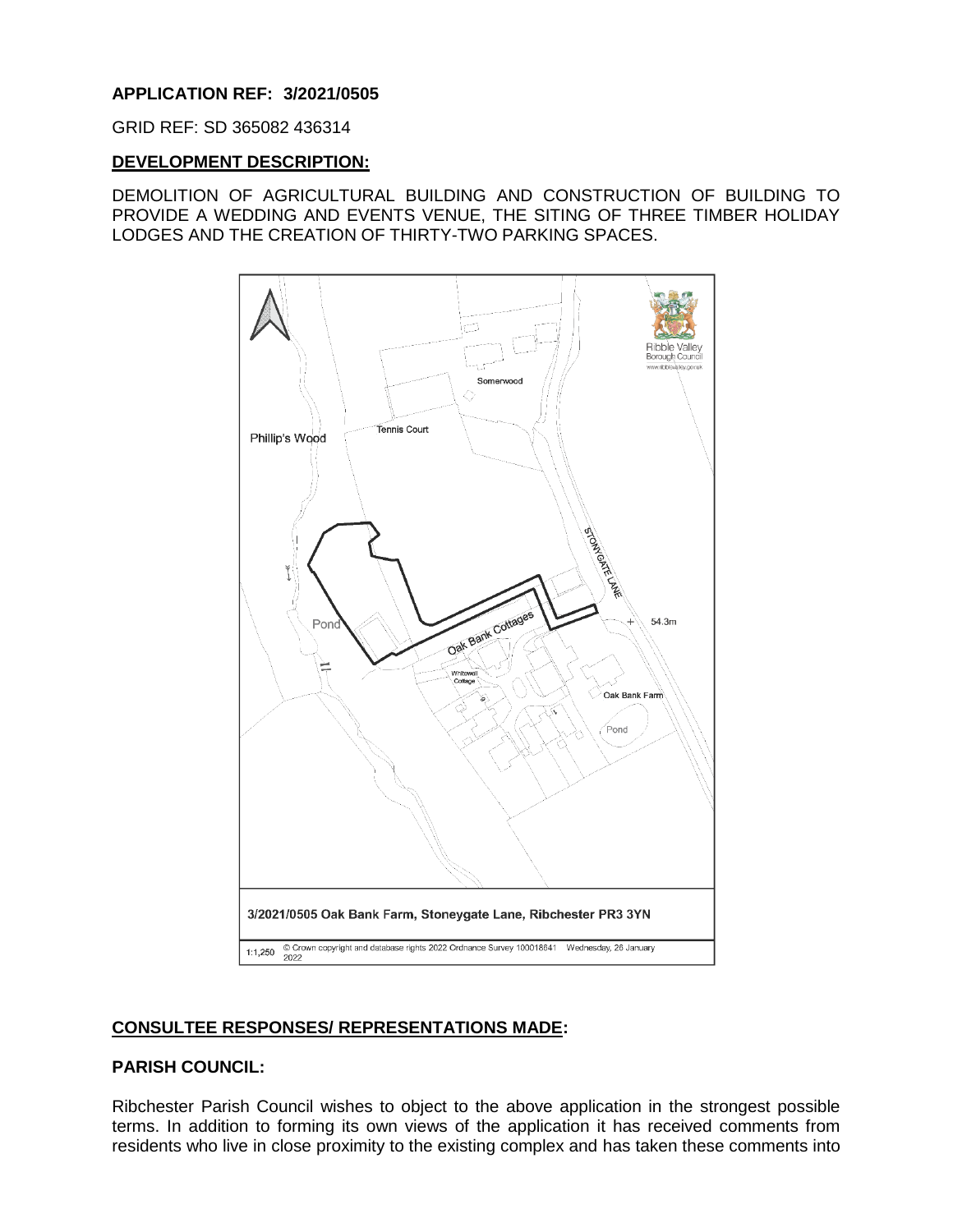consideration; knowing also that there have been complaints for a considerable length of time about the noise and disturbance emanating from the property when Stag/Hen and similar parties are in residence. These include all-night parties outdoors. Such complaints do not appear to have been addressed to the satisfaction of the near neighbours.

The key areas against which the Parish Council wishes to register its particular objections are as follows:

- 1. The proposed development will exacerbate the already increasing traffic problems on Stoneygate Lane. In recent times the traffic flow on the Lane has increased, and vehicles are traveling at ever increasing speeds on a narrow and winding road. Local users are becoming cautious about using the lane and drive with greater care, being aware that they may encounter a vehicle on the 'wrong' side of the road. Visitors will not necessarily be aware and there are no advisory or cautionary signs along the Lane to assist them.
- 2. The proposed development is not in keeping with the stylistic context of the local area. Further, it does nothing to 'conserve or enhance the historical character of the area'; nor does it make a 'positive contribution to conserve or enhance the character, appearance or significance of the area (Core Strategy Policy DME4.10.5).
- 3. The proposed development will have a negative impact on other properties through noise, light pollution, loss of privacy and late-night activities.
- 4. Finally, it is submitted that approval for the further development of this site would create a precedent, meaning that Ribchester Parish Council (and the residents of the village) would find it difficult to object to similar proposals for extended development in future.

# **ENVIRONMENT DIRECTORATE (COUNTY SURVEYOR):**

The Local Highway Authority does not raise an objection regarding the proposed development and are of the opinion that the proposed development will not have a significant impact on highway safety, capacity or amenity in the immediate vicinity of the site subject to technical conditions being stated on any approval.

# **LANCASHIRE FIRE AND RESCUE:**

It should be ensured that the scheme fully meets all the requirements of Building Regulations Approved Document B, Part B5 'Access and facilities for the Fire Service'. Oak Bank Farm, Stoneygate Lane, Ribchester, PR3 3YN

If Document B, Part B5 cannot be fully complied with then, in certain circumstances, the installation of a residential sprinkler system may be used as a compensatory feature, but professional advice should be sought in such cases.

# **ADDITIONAL REPRESENTATIONS:**

A total of 19 objection letters have been received and raise the following concerns:

- Late night noise from existing holiday lets including music and fireworks;
- Increase of traffic on already busy country roads;
- No public transport options for guests contrary to policy DMI2;
- Should support existing hospitality businesses rather than developing new ones;
- Area is a wildlife haven and the development would have a negative impact;
- Concerns regarding flooding;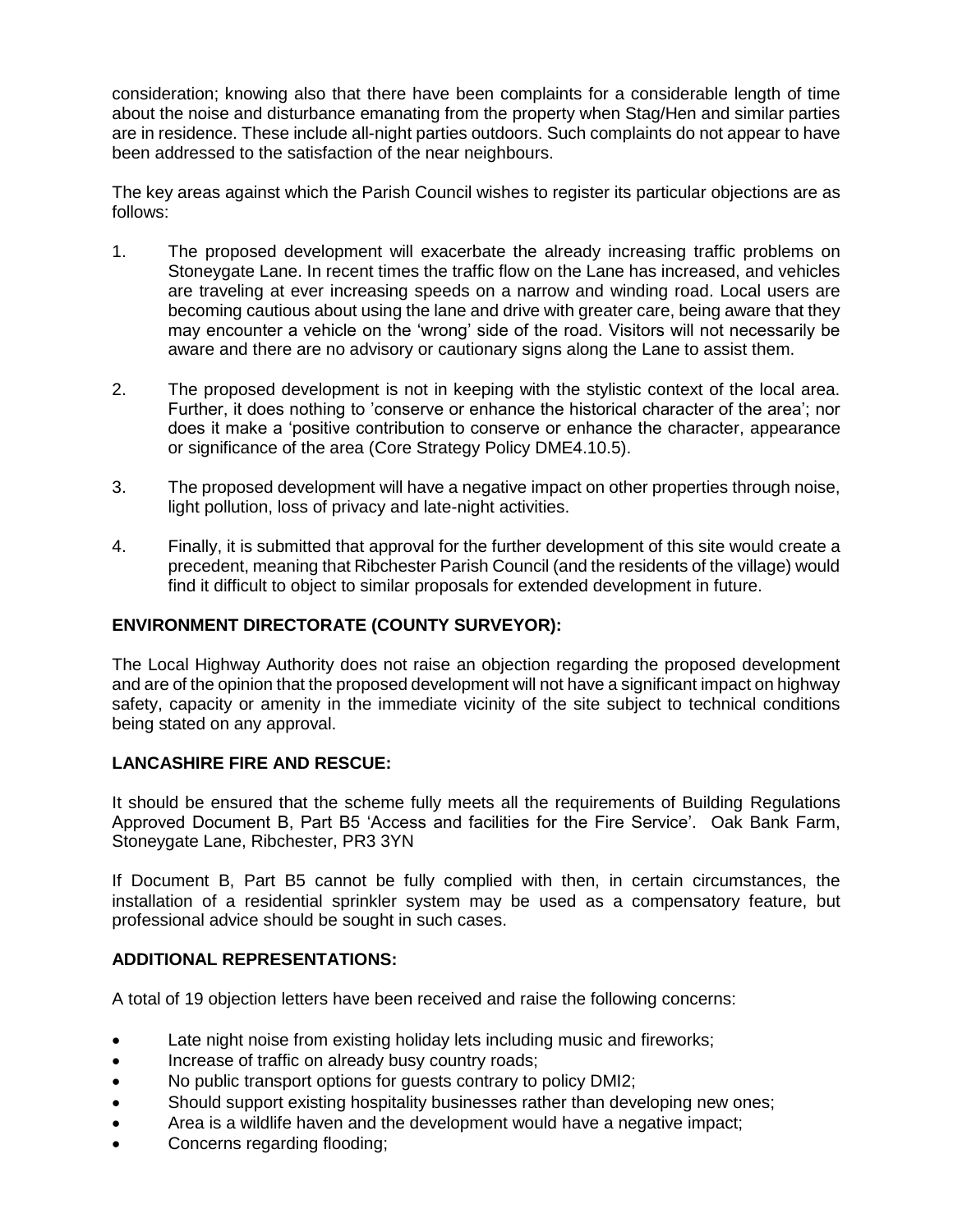- Setting off fireworks close to livestock;
- List of consultee addresses are all owned by the applicant;
- Concerns regarding external lighting;
- The existing agricultural building at this site was only completed in 2018;
- Already wedding facilities in the area;
- The replacement building is double the size of the existing agricultural building;
- Over development of the site.

### 1. **Site Description and Surrounding Area**

- 1.1 This application relates to an agricultural building and surrounding land associated with Oak Bank Farm which is located within the open countryside approximately 0.5 miles north of the settlement of Ribchester. The site historically contained a group of agricultural buildings alongside Oak Bank Farmhouse. Permission was granted in 2012 for these buildings to be demolished and for the erection of six holiday cottages which were subsequently implemented. A further holiday cottage was granted approval in 2017.
- 1.2 The building and land which is the subject of this planning application is located to the north-west of the group of holiday cottages. The agricultural building was erected following approval under the agricultural prior approval procedure in 2018. There is a minor watercourse which runs into a pond to the west of the building. To the north of the building is Phillips Wood.
- 1.3 The immediate area is reasonably well-settled with individual residences and farmsteads and small clusters of residential properties and rural commercial enterprises including Stydd Gardens which is located further south along Stoneygate Lane.

# 2. **Proposed Development for which consent is sought**

- 2.1 The application seeks permission for a new wedding venue to be created. Originally it was proposed to convert and extend an existing steel portal framed building however the design was considered unacceptable, and a revised scheme has since been submitted which proposes a single storey pitched roof building with wider and higher central section and two lower sections at each end.
- 2.2 The proposal also includes the construction of 3 timber holiday lodges to the North of the wedding building.
- 2.2 It is proposed to create a 32-space car park adjoining the northern end of the building. Access would be provided along the existing track to the building which extends from the main entrance from Stoneygate Lane and also serves the existing holiday cottage development site. The site will provide 44 spaces in total.
- 2.3 The applicant has stated that the existing holiday cottages are used regularly by wedding guests for other functions in the locality and it is considered beneficial to develop a new wedding venue at the site.
- 2.4 The application also states that the building will be used as a wedding and events venue. It is not specific, but this could potentially be a variety of functions from celebrations to more corporate gatherings.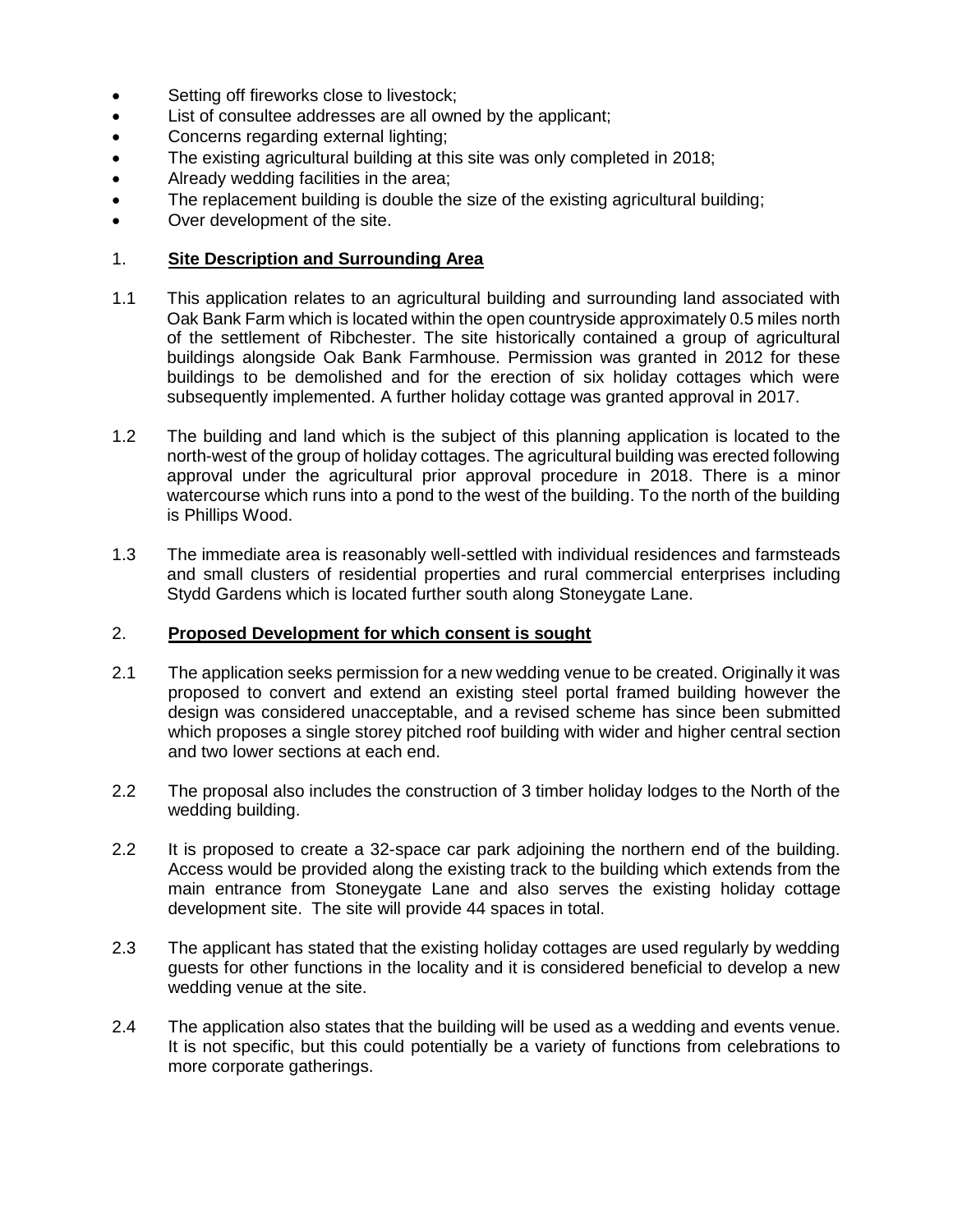# 3. **Relevant Planning History**

3/2018/0134 – Prior notification of a steel portal frame agricultural building length 17.6 metres x breadth 9.0 metres. Height to eaves 3.0 metres. Height to ridge 4.0 metres. Approved.

3/2017/0786 – Erection of one additional single-storey holiday cottage designed to cater for disabled guests. Approved.

3/2011/0107 - Proposed demolition of a range of modern agricultural buildings and the creation of six holiday cottages and gardens and the change of use of an existing building to a recreation room together with internal access roads. Approved.

#### 4. **Relevant Policies**

Key Statement DS1 – Development Strategy Key Statement DS2 –Sustainable Development Key Statement EN2 – Landscape Key Statement EC1 – Business and Employment Development Key Statement EC3 – Visitor Economy Policy DMG1 – General Considerations Policy DMG2 – Strategic Considerations Policy DMG3 – Transport and Mobility Policy DME1 – Protecting Trees and Woodland Policy DME2 – Landscape and Townscape Protection Policy DME3 -- Site and Species Protection and Conservation Policy DMB1 – Supporting Business Growth and the Local Economy Policy DMB3 – Recreation and Tourism Development

National Planning Policy Framework (NPPF)

#### 5. **Assessment of Proposed Development**

#### 5.1 Principle of Development:

- 5.1.1 In relation to the principle of the development, Core Strategy Key Statement EC1 directs employment development towards the main settlement of Clitheroe, Whalley and Longridge as the preferred locations to accommodate employment growth together with land at Barrow Enterprise Site, the Lancashire Enterprise Zone at Samlesbury and locations well related to the A59 corridor. It also supports developments that contribute to farm diversification, strengthening of the wider rural and village economies.
- 5.1.2 Key Statement EC3: Visitor Economy states that "proposals that contribute to and strengthen the visitor economy of Ribble Valley will be encouraged, including the creation of new accommodation and tourism facilities through the conversion of existing buildings or associated with existing attractions; and that significant new attractions will be supported in circumstances where they would deliver overall improvements to the environment and benefits to local communities and employment opportunities".
- 5.1.3 Policy DMG2 states that outside the defined settlement areas development must meet at least one of six considerations. This includes development for small-scale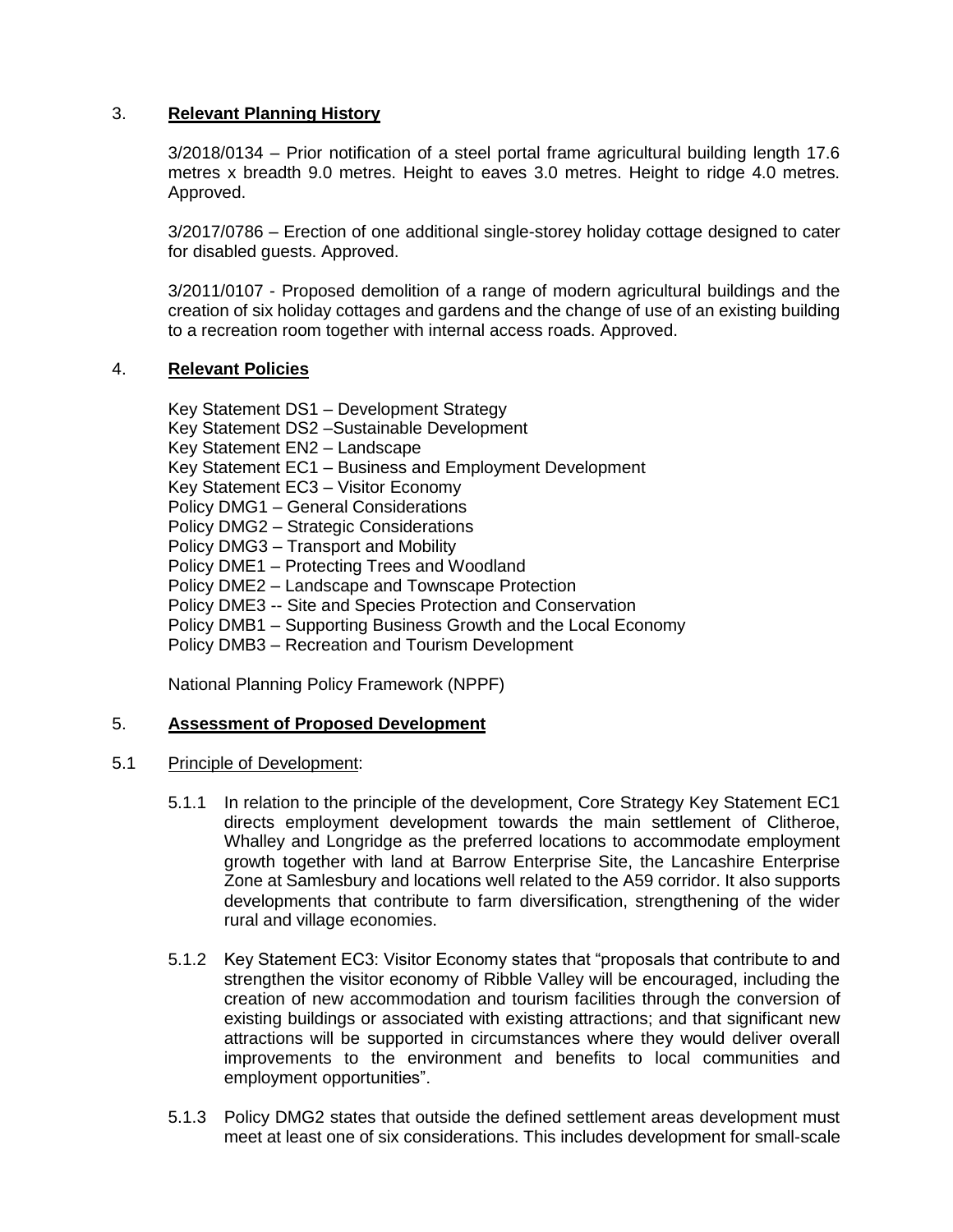tourism or recreational development appropriate to a rural area. Policy DMG2 also requires development to be in keeping with the character of the landscape by virtue of its size, design, materials, landscaping and siting.

- 5.1.4 Policy DMB3 relates specifically to recreation and tourism development. Tourism and visitor attractions are generally supported subject to meeting six criteria.
- 5.1.5 Policy DMB3 requires new recreation/tourism facilities to be physically well-related to an existing settlement or village or to an existing group of buildings. Oak Bank Farm is physically detached from a settlement or village, however, the proposed development site is closely related to the other buildings at Oak Barn Farm which are in non-agricultural use.
- 5.1.6 Policy DMB3 requires development to be well related to the existing highway network, not generating additional traffic movements of a scale and type likely to cause undue problems or disturbance. It is also important that development is not of a large scale. The term 'large scale' is not defined in the Core Strategy however it has been considered elsewhere in the borough that wedding venues with a similar guest capacity do not contravene this policy requirement. The venue is expected to cater for 120 guests. This would equate to 12 banquet tables of 10 people which relative to other wedding venues would be considered small scale. The building is also proposed to be used for events and it is considered that a condition should be imposed to restrict the number of people at weddings and events to ensure that the scale remains appropriate to a rural area. Whilst each application must be dealt with on its own merits taking into account the character of the site and surroundings, it is not considered that the size of the building and associated facilities proposed would be of an inappropriate scale in this location subject to controls over the scale of the use.
- 5.1.7 Given the site location, the majority of guests/ attendees will arrive by car due to the lack of alternative travel options. This would generate an increase in localised traffic on the day of a wedding/ event although, as the site is accessible from Ribchester Road, a classified road, this is unlikely to lead to any significant traffic problems. Further consideration must be given to the visual impact of not only the proposed building but also the car park and any potential adverse impacts on trees and biodiversity.
- 5.1.8 The venue in theory could be used for a range of social and corporate events which is likely to benefit other local businesses through the requirement for catering, entertainment, and a range of other enterprises. The proposed lodges would also accommodate guests who would be likely to make use of local services and businesses during their stay.

#### 5.2 Impact upon Residential Amenity:

- 5.2.1 There is potential for the proposed development to generate noise, odours and general disturbance and as such the impact on any residential properties or other noise sensitive uses in the vicinity must be considered.
- 5.2.2 The nearest residential property is Oak Bank Farm which is owned by the applicant. Around 150 metres to the north-east of the application site is Somerwood, a residential property. To the south, the nearest property is Cherry Yate at approximately 300 metres. The Council's Environmental Health Officer has been consulted on the application and has raised no concerns subject to the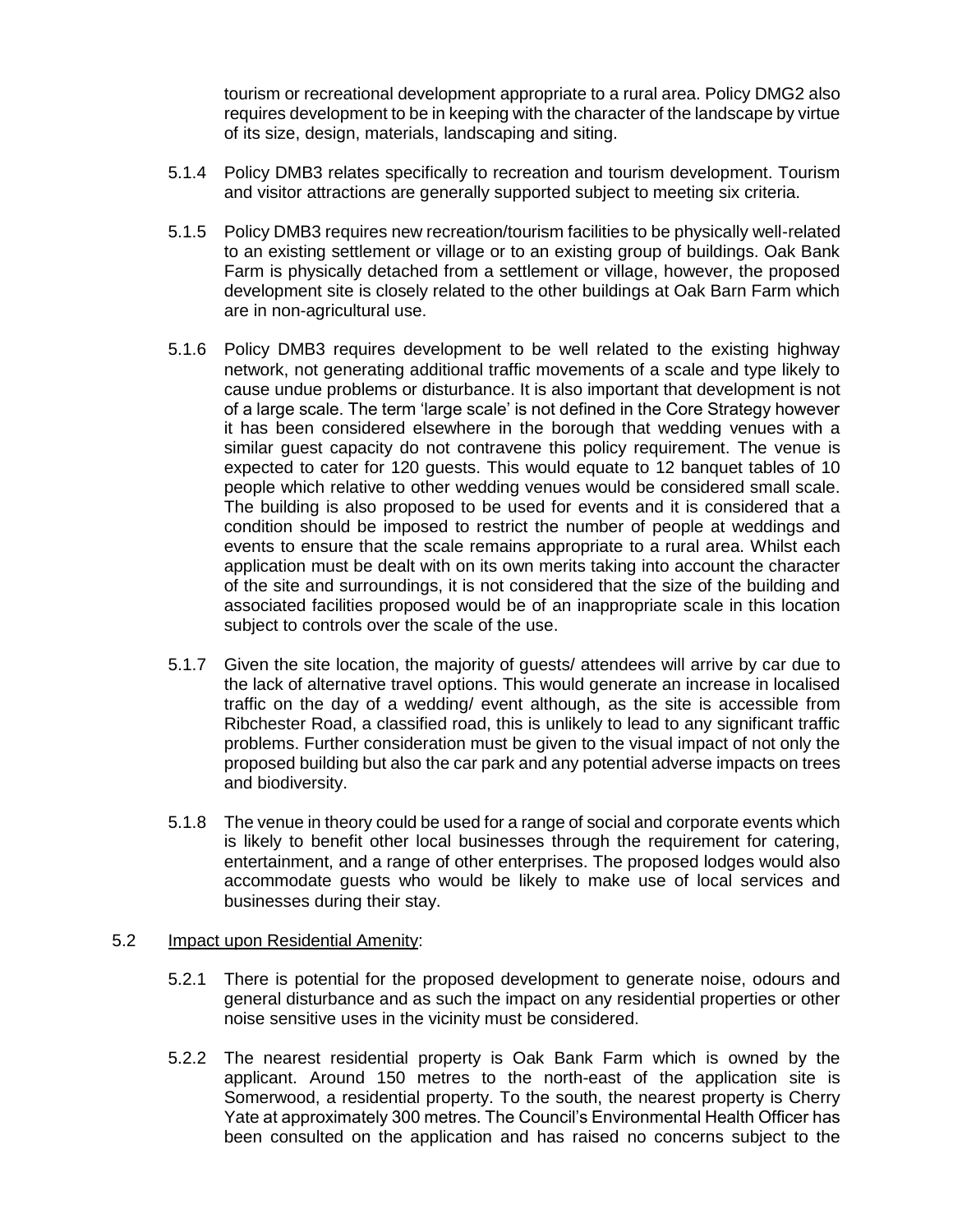imposition of planning conditions. These would impose specific limits for noise experienced by noise sensitive properties in the area and the requirement to provide a Events Management Plan for the control of noise from all potential sources in relation to the proposed wedding events, especially in relation to the following, to include any relevant noise mitigation measures relating to: excessive noise from amplified/non-amplified music; control of patrons when leaving, especially late at night; use of any outside areas by patrons.

5.2.3 Consideration has also been given to additional restrictions including restricted operating hours and time limits on live and/or amplified music and it is considered that, subject to such restrictions, levels of noise and disturbance arising from the proposed development could be adequately contained and controlled to ensure that there is no adverse impact on the amenity of the area.

#### 5.3 Visual Amenity / Landscape:

- 5.3.1 Core Strategy Policy DMG1 requires that development be sympathetic to existing and proposed land uses in terms of its size, intensity and nature as well as scale, massing, style, features and building materials. It places particular emphasis on the visual appearance of development and impact on landscape character. Key Statement EN2 reiterates the requirement for development to be in keeping with the character of the landscape and Policy DMB3 states that recreation and tourism development should not undermine the character quality or visual amenities of an area by virtue of its scale, siting, materials or design.
- 5.3.2 The existing agricultural building is set back from Stoneygate Lane by over 100 metres and is not seen as a prominent feature in the landscape. The site is also screened from Stoneygate Lane by roadside hedges and trees. There are no public footpaths in the immediate vicinity of the site, the closest being around 220m to the south with intervening woodland. Visually the site is therefore considered to be relatively well-contained.
- 5.3.3 It is noted that the application building was approved for agricultural storage purposes in 2018. A site inspection was carried out and there was evidence that the building has been used for livestock housing. Notwithstanding the use of the existing building, the proposal to establish a new tourism enterprise in this location does not hinge on it being for conversion of an existing building – Policy DMB3 also supports new built form subject to it being of appropriate scale, siting, materials, or design.
- 5.3.4 There remains the requirement however for development to be of a good standard of design. The proposed wedding venue was originally proposed to be provided through extension of the existing portal framed building which has a rectangular plan form measuring 17.6m x 11.5m and eaves and ridge height of 5.5m and 6.5m respectively. This scheme was considered to lack any coherent design approach and as such it was recommended that the applicant explored the option of demolition and rebuild of a bespoke building fit for the purpose required.
- 5.3.5 Revised plans were submitted to the Council on 2<sup>nd</sup> November 2021. It is now proposed to construct a 3-section single storey building with a pitched roofs measuring 26.5m in length overall with the widest section measuring 17.5m. It has an eaves height of 2.5 m and ridge height of just under 6.2 m at the highest point. The larger central section will contain a dining room, kitchen, WCs, plant and storage. The room to the rear will be the ceremony room and there will be a partially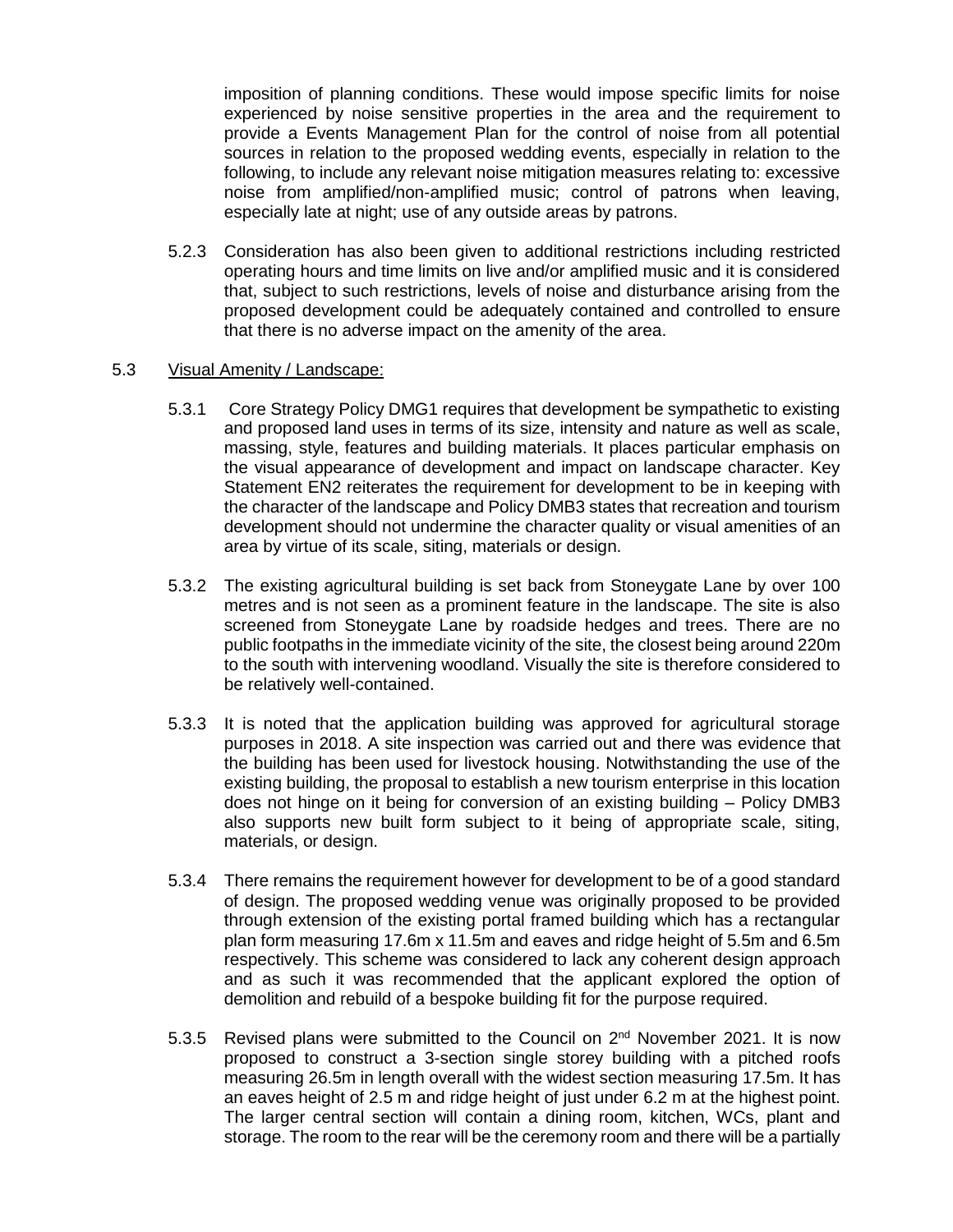open sided foyer to the front. Although the new building will occupy a footprint of almost twice the size of the existing building the eaves will be much lower and the stepped design will further reduce its visual presence.

- 5.3.6 It is proposed to construct the building using a mixture of natural stone and timber cladding for the elevations, which combined with the varying roof heights will break up the expanse of walling and give a more pleasing aesthetic. The roof will be covered in blue slate. There will be a series of equidistant bi fold doors along one long side and smaller windows on the other. The front foyer will contain an open covered area and the ceremony room includes feature glazing on the end elevation. The building will have a meet the requirements of Policy DMG1 which insists on a high standard of design and Policy DMB3 which considers the scale, siting, materials and design of recreation and tourism development.
- 5.3.7 Lodges are proposed to the north of the venue, these have been reduced in number from 4 to 3 larger ones measuring 7mx 5m with height of 2.1m to eaves and 3.8m to ridge. They contain one bedroom, living room and shower / wc. Whilst they do not contain adequate facilities to be occupied as self contained living accommodation a standard condition restricting them to short term holiday use will be imposed. The lodges are simple pitched roof structures of timber construction and grouped closely with other buildings. It is considered that their visual impact will be acceptable and there will be no unacceptable encroachment into countryside. The boundary will be marked with a post and rail fence and the wooded copse to the north will provide a visual buffer to the open land beyond.
- 5.3.8 Whilst the car park is generously sized it would not be highly visible in the landscape. The revised site plan does not specify the surfacing for the car park or location of any lighting. It is recommended that the use of sympathetic surfacing materials and lighting would aid to reduce any adverse visual impacts of this element. The plan does however show that there will be a "Lancashire Hedgerow Mix" to the West of the new car park, a copse of trees retained to the north and bark paths to the lodges.

#### 5.4 Highway Safety and Accessibility:

5.4.1 The County Highways Officer has raised no objection to the proposals and has not required any access improvements to be made. The proposed car park is deemed to provide sufficient parking for the venue and would be required to be completed prior to first use of the building although it is considered that use of dark coloured gravel or 'grasscrete' surfacing would be more visually acceptable in this countryside location, with parking spaces undefined or marked out with simple timber dividers that are more in keeping with the rural area than formal markings. The submission of such details will be secured by a suitably worded condition

# 5.5 Ecology / Trees:

- 5.5.1 Key Statement EN4 sets out that the Council will seek wherever possible to conserve and enhance the area's biodiversity and geodiversity and that negative impacts on biodiversity should be avoided.
- 5.5.2 The countryside officer has reviewed the submitted information and verbally advised that the loss of lower category trees is acceptable. Single trees that are lost close to the backdrop of woodland will have less of an impact visually as in long distance views the tree cover will be maintained. Significant tree cover will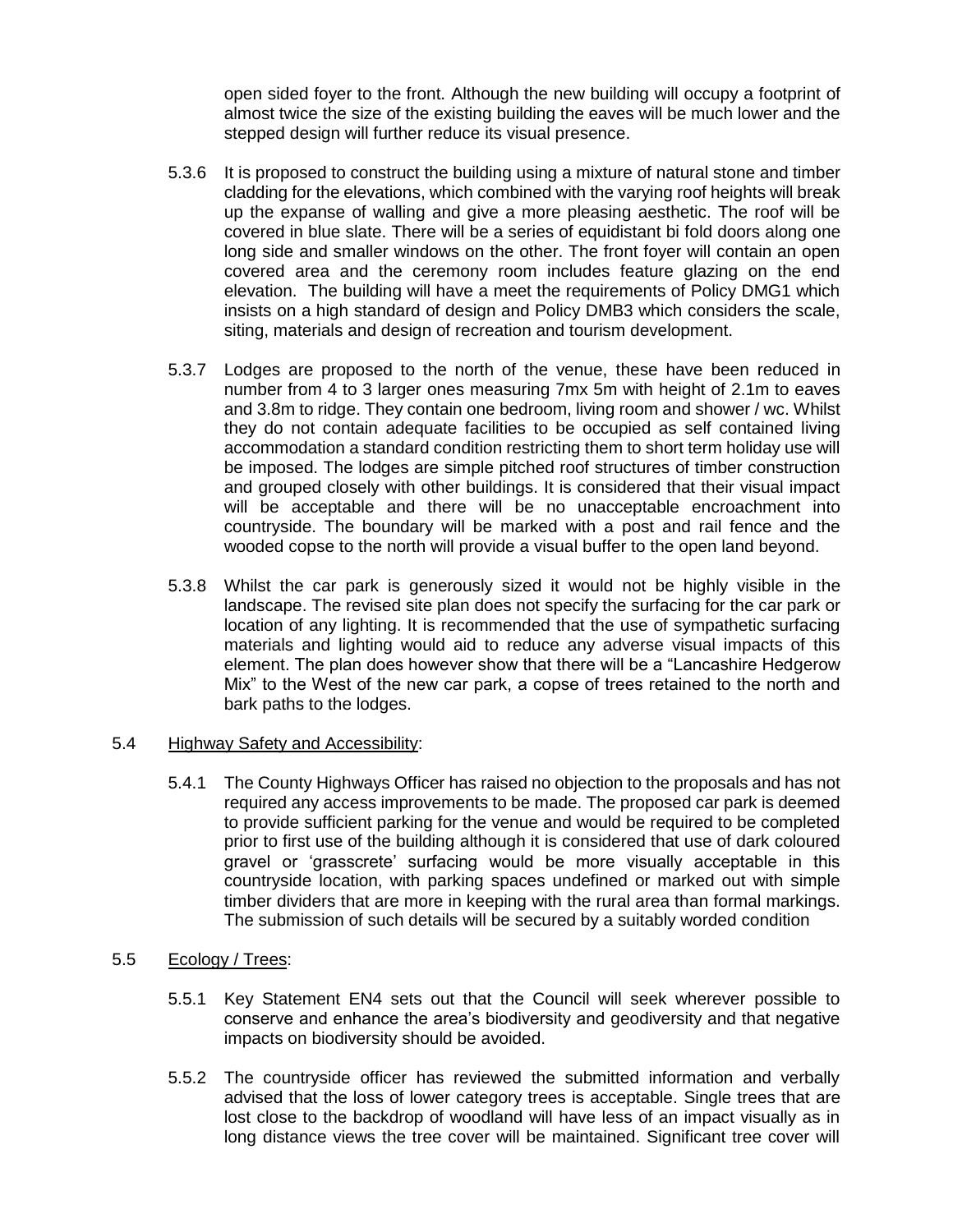also be maintained around the site which will conserve biodiversity. Root protection areas for those retained trees are marked on the plan and there are no objections raised providing the development is carried out in accordance with the arboricultural assessment and in accordance with BS5837.

5.5.3 A preliminary bat roost report has been submitted with the building surveyed on 23 March 2021. There was no evidence to suggest use of the building by bats. However, the report considers the surrounding area to have moderate to high foraging potential. It recommends the installation of two bat boxes on trees within the site.

### 6. **Observations/Consideration of Matters Raised/Conclusion**

- 6.1 Taking account of the above matters and all material considerations it is considered that the proposal is in accordance with the requirements of the adopted development plan.
- 6.2 It is further considered that subject to details of the surfacing and lighting for the car parking areas the submitted amended details overcome previous concerns and demonstrate that the location of the development is such that there will be visual encroachment into the defined open countryside
- 6.3 It is considered that it has been demonstrated that the development can be accessed without detriment to highway safety or highway structures
- 6.4 Subject to suitably worded conditions it is considered that there will be no detriment to residential amenity in the locality.
- 6.5 Subject to compliance with the submitted ecology and tree reports and implementation of landscaping it is considered that there will be no harmful impact on tree cover or biodiversity.
- 6.6 For the reasons outlined above the proposed development is considered to be in accordance with the main aims and objectives of the adopted development plan and do not consider that there are any significant material reasons that would warrant the refusal to grant consent.

**RECOMMENDATION:** That the application be APPROVED subject to the following conditions:

1. The development hereby permitted shall be commenced before the expiration of three years from the date of this permission.

REASON: Required to be imposed pursuant to Section 51 of the Planning and Compulsory Purchasing Act 2004.

2. Unless explicitly required by condition within this consent, the development hereby permitted shall be carried out in complete accordance with the proposals as detailed on drawings:

Proposed plans and elevations (wedding venue) 133/2945/02 Rev C Proposed plans and elevations (lodges) 133/2945/03 Rev C Location and Site Plan 133/2945/04 Rev A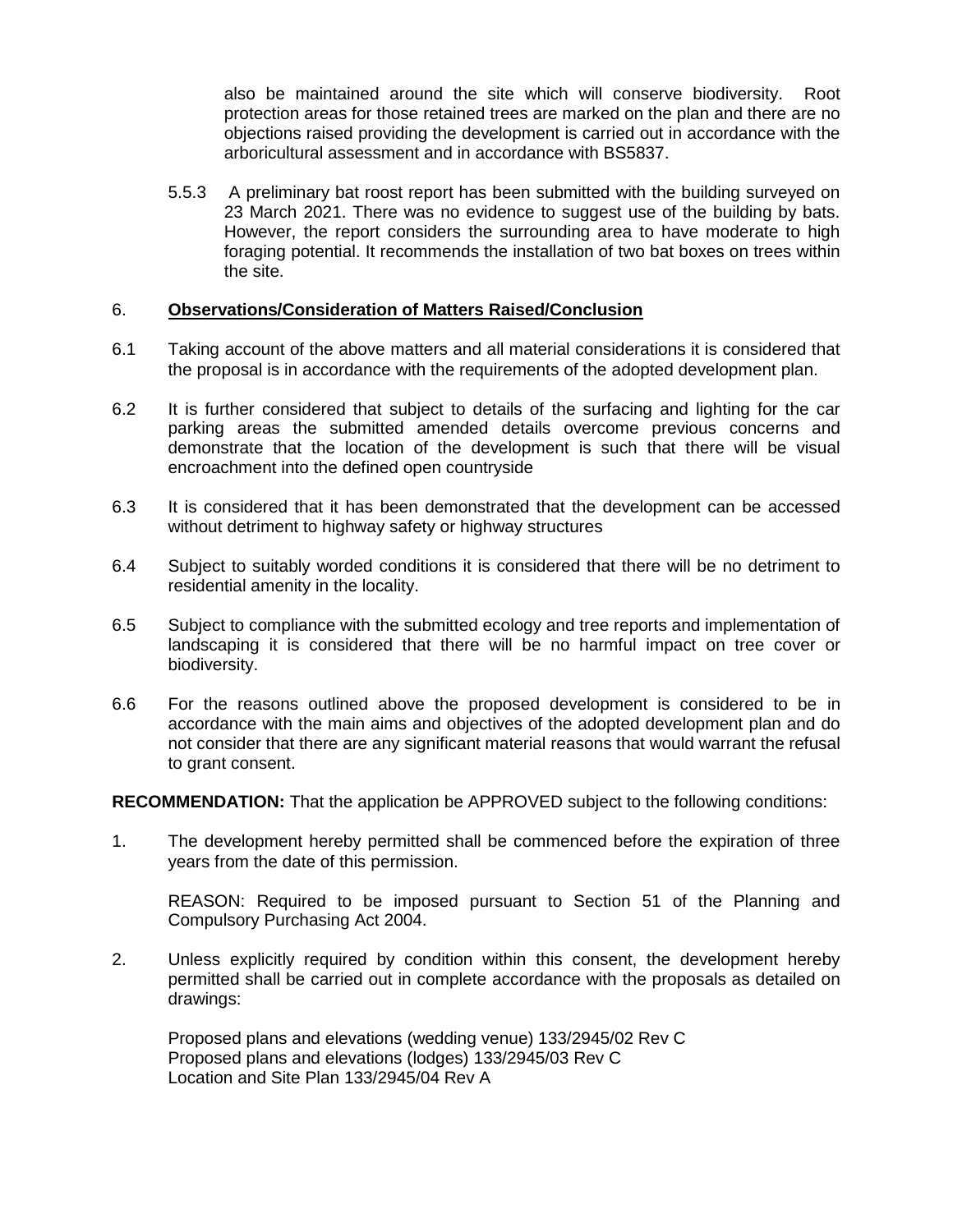REASON: For the avoidance of doubt as the proposal was the subject of agreed design improvements and/or amendments and to clarify which plans are relevant to the consent hereby approved.

3. The materials to be used on the external surfaces of the development as indicated within the approved details shall be implemented in accordance with the approved details.

REASON: In order that the Local Planning Authority may ensure that the materials to be used are appropriate to the locality and respond positively to the inherent character of the area.

4. The car parking areas hereby approved shall be surfaced in a permeable material using grasscrete, gravel or other similar surface and be undivided or demarcated with timber dividers. Details of the proposed surfacing materials should be submitted to the local planning authority for approval prior to their use in the development. The development shall be implemented in accordance with the approved details and thereafter retained as such.

REASON: In order that the Local Planning Authority may ensure that the materials to be used are appropriate to the locality and respond positively to the inherent character of the area.

5. Each holiday unit hereby approved shall not be let to or occupied by the owner, any one person or group of persons for a combined total period exceeding 28 days in any one calendar year and in any event shall not be used as a unit of permanent accommodation or any individual(s) sole place of residence.

The owner shall maintain a register of all guests of each unit of accommodation hereby approved at all times and shall be made available for inspection by the Local Planning Authority on request. For the avoidance of doubt the register shall contain:

- the name and address of the owner's permanent residence (where they pay Council tax and/ or are registered to vote and keep the majority of their possessions);
- the name and address (permanent residence) of main guest who made the booking together with dates of occupation.

For the avoidance of doubt permanent residence is where the owner/ guest pay Council tax and/or are registered to vote and keep the majority of their possessions.

REASON: To prevent the permanent residential occupation of the site in a location where new residential development is unacceptable in principle and to define the scope of the permission hereby approved.

6. The landscaping proposals hereby approved (Drawing: 133/2945/04 Rev A) shall be implemented in the first planting season following occupation or use of the development, whether in whole or part and shall be maintained thereafter for a period of not less than 10 years to the satisfaction of the Local Planning Authority.

This maintenance shall include the replacement of any tree or shrub which is removed, or dies, or is seriously damaged, or becomes seriously diseased, by a species of similar size to those originally planted.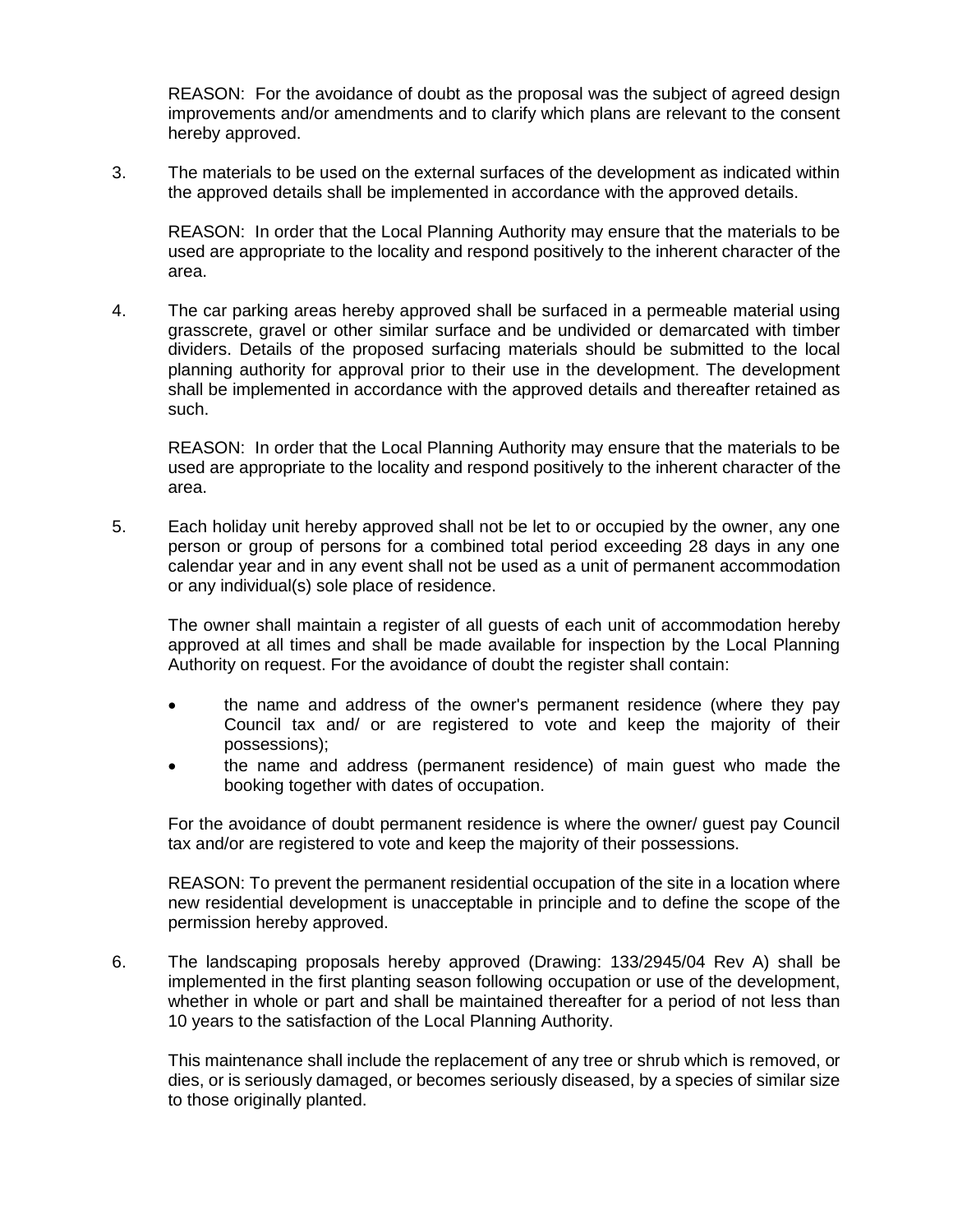All trees/hedgerow shown as being retained within the approved details shall be retained as such in perpetuity.

REASON: To ensure the proposal is satisfactorily landscaped; that trees/hedgerow of landscape/visual amenity value are retained as part of the development and to provide biodiversity net gain.

7. The development shall be carried out in strict accordance with the recommendations of the Preliminary Bat Roost Assessment Report dated 23.3.2021. Prior to development commencing full details and location of the proposed wildlife enhancements recommended the report shall have been submitted to and approved in writing by the Local Planning Authority, and the development shall be carried out in accordance with these details. On completion of the approved works a verification report shall be submitted to the Local Planning Authority and the enhancements maintained in perpetuity.

REASON: In order to provide biodiversity net gain and offset any impacts as a result of the development.

8. All tree works/tree protection shall be carried out in strict accordance with the submitted tree survey dated November 2021.

The specified tree protection measures to BS5837 shall remain in place throughout the construction phase of the development and the methodology hereby approved shall be adhered to during all site preparation/construction works.

REASON: To protect trees/hedging of landscape and visual amenity value on and adjacent to the site or those likely to be affected by the proposed development hereby approved.

9. Prior to the first use of the wedding/ event venue hereby permitted a scheme showing dedicated electric vehicle charging points throughout the application site shall be submitted to and approved in writing by the Local Planning Authority. Thereafter, the electric vehicle charging points shall be provided in accordance with the approved scheme prior to the first use of the caravans hereby permitted.

REASON: To promote options for sustainable modes of transport within the site.

- 10. No development shall take place, including any works of demolition or site clearance, until a Construction Management Plan (CMP) or Construction Method Statement (CMS) has been submitted to, and approved in writing by the local planning authority. The approved plan / statement shall provide:
	- 24 Hour emergency contact number;
	- Details of the parking of vehicles of site operatives and visitors;
	- Details of loading and unloading of plant and materials; Arrangements for turning of vehicles within the site;
	- Swept path analysis showing access for the largest vehicles regularly accessing the site and measures to ensure adequate space is available and maintained, including any necessary temporary traffic management measures;
	- Measures to protect vulnerable road users (pedestrians and cyclists);
	- The erection and maintenance of security hoarding including decorative displays and facilities for public viewing, where appropriate;
	- Wheel washing facilities;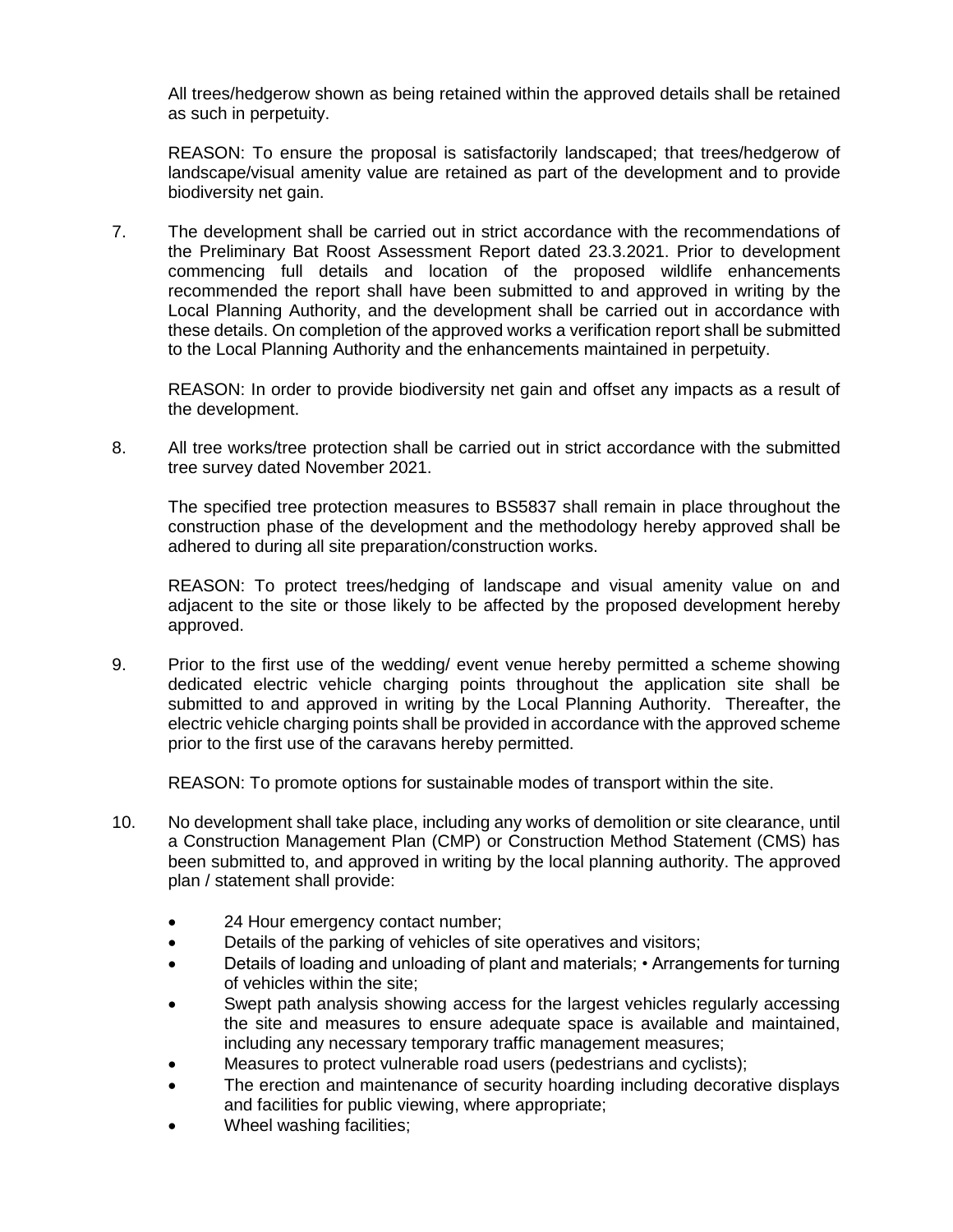- Measures to deal with dirt, debris, mud or loose material deposited on the highway as a result of construction;
- Measures to control the emission of dust and dirt during construction;
- Details of a scheme for recycling/disposing of waste resulting from demolition and construction works;
- Construction vehicle routing;
- Delivery, demolition and construction working hours.

The approved Construction Management Plan or Construction Method Statement shall be adhered to throughout the construction period for the development.

REASON: In the interests of the safe operation of the adopted highway during the demolition and construction phases.

11. No part of the development hereby permitted shall be occupied until such time as the access arrangements and offsite highway works (hedge offset 1m behind the highway boundary) shown on drawing number 33/2945/04 Rev A have been implemented in full.

REASON: To ensure that vehicles entering and leaving the site may pass each other clear of the highway, in a slow and controlled manner, in the interests of general highway safety and in accordance with the National Planning Policy Framework (2021).

12. No part of the development hereby permitted shall be occupied until such time as the access arrangements shown on drawing number 133/2945/04 Rev A have been implemented in full.

REASON: To ensure that vehicles entering and leaving the site may pass each other clear of the highway, in a slow and controlled manner, in the interests of general highway safety and in accordance with the National Planning Policy Framework (2021).

13. Nothing shall be erected, retained, planted and / or allowed to grow at or above a height of 1 metres above the nearside carriageway level which would obstruct the visibility splay. The visibility splays shall be maintained free of obstruction at all times thereafter for the lifetime of the development.

REASON: To ensure adequate inter-visibility between highway users at the street junction or site access, in the interests of highway safety.

14. No development shall take place until details of a landscaping and maintenance scheme of the land within the approved visibility splays have been submitted to, and approved in writing by, the Local Planning Authority.. Thereafter the land shall be landscaped and maintained in accordance with the approved details.

REASON: To ensure adequate inter-visibility between highway users at the street junction or site access, in the interests of highway safety.

15. Notwithstanding the provisions of Part 2 of Schedule 2, Article 3 of the Town and Country Planning (General Permitted Development) (England) Order 2015 (or any Order revoking and re-enacting that Order) no vehicular access gates, barriers, bollards, chains or other such obstructions shall be erected within a distance of 10 metres of the highway boundary, nor shall any be erected within a distance of 10 metres of the highway boundary unless hung to open away from the highway.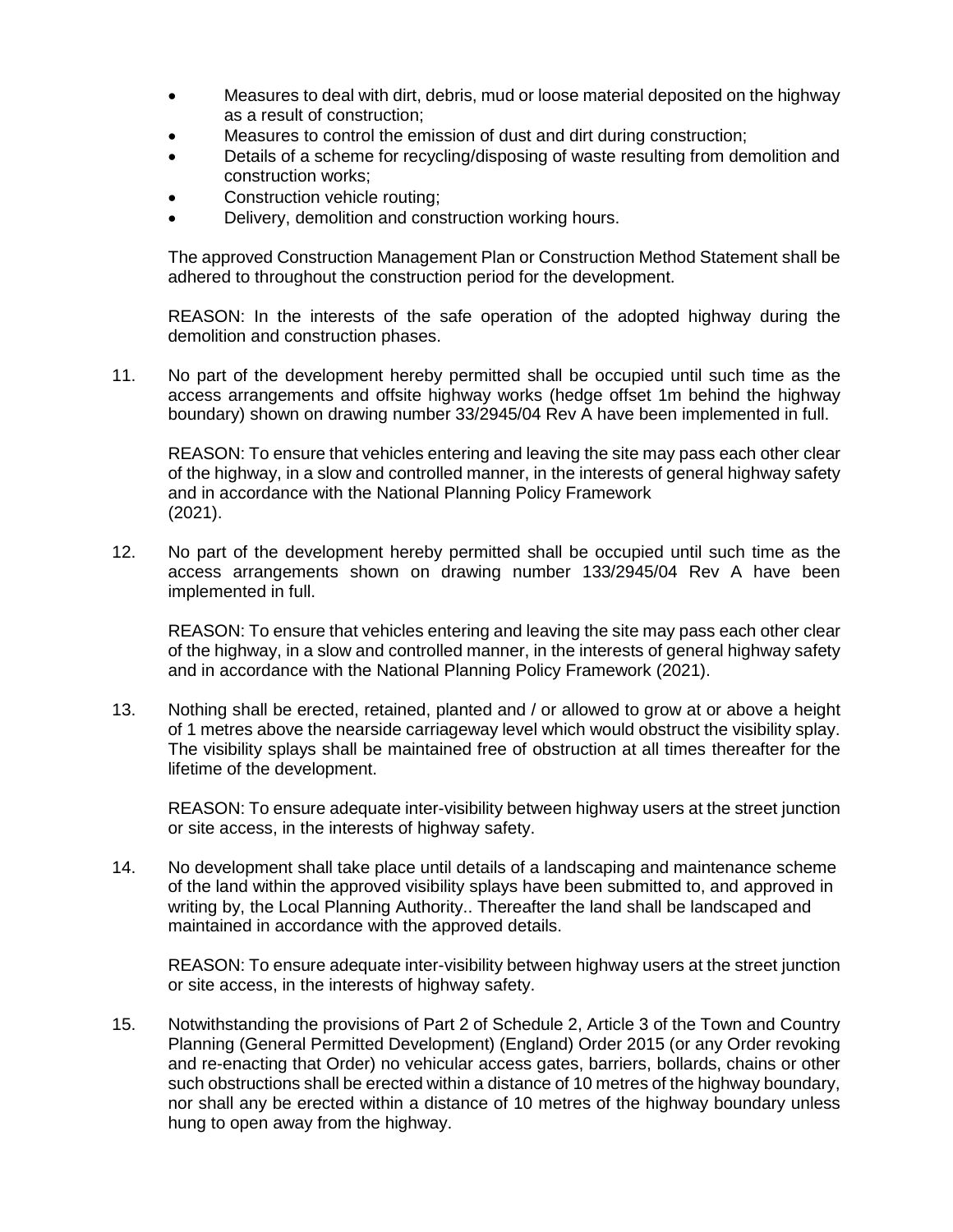REASON: To enable a vehicle to stand clear of the highway in order to protect the free and safe passage of traffic including pedestrians in the public highway in accordance with the National Planning Policy Framework (2021).

16. The development hereby permitted shall not be occupied until such time as the parking and turning facilities have been implemented in accordance with GHA drawing number Wade/133/2945/04 Amendment A. Thereafter the onsite parking provision shall be maintained in perpetuity.

REASON: To ensure that adequate off-street parking provision is made to reduce the possibility of the proposed development leading to on-street parking problems locally and to enable vehicles to enter and leave the site in a forward direction) in the interests of highway safety and in accordance with the National Planning Policy Framework (2021).

17. Noise levels, at the façade of the bedrooms of the outside of noise sensitive premises, shall not exceed the levels set by the World Health Organisation of:

50dB LAeq during operational hours between daytime and evening hours of 07.00-23.00, and

45dB LAeq / 60dB LAmax fast during operational hours of Night-time 23.00 – 07.00

REASON: To ensure that the noise levels from the operation and use of the building, including the playing of live/pre-recorded music, shall not cause nuisance to nearby noise sensitive premises in the interests of residential amenity,

18 The development should be designed so that the rating levels for cumulative noise from external plant and equipment shall not exceed the existing background noise level (LA90) at the external façade of any noise sensitive premises, as assessed in accordance with British Standard 4142(2014) or any subsequent replacement national standards.

REASON: To negate the risk of any potential statutory nuisance to any nearby noise sensitive premises once the venue is operational, in the interests of residential amenity

- 19 Prior to the first use of the wedding and events building hereby approved , an Events Management Plan, which specifically details the proposals for the control of noise at the site, shall be submitted to and approved in writing by the Local Planning Authority. The plan shall include, but not limited to, details of the following:
	- Mitigation measures to control the noise from amplified/non-amplified music at the site
	- Measures to ensure a reduction of potential nuisance from guests/ patrons exiting and entering the site;
	- Measures to control the use of any outside areas by patrons

The use of the building for weddings/ events thereafter shall accord with the mitigation measures contained within the approved plan.

REASON: To negate the risk of any potential statutory nuisance to any nearby noise sensitive premises once the venue is operational, in the interests of residential amenity.

20 The capacity of the wedding/ events venue hereby approved shall not exceed 120 attendees/ guests at any one time.

REASON: In the interests of the general amenities of the area and to safeguard, where appropriate, neighbouring residential amenity.